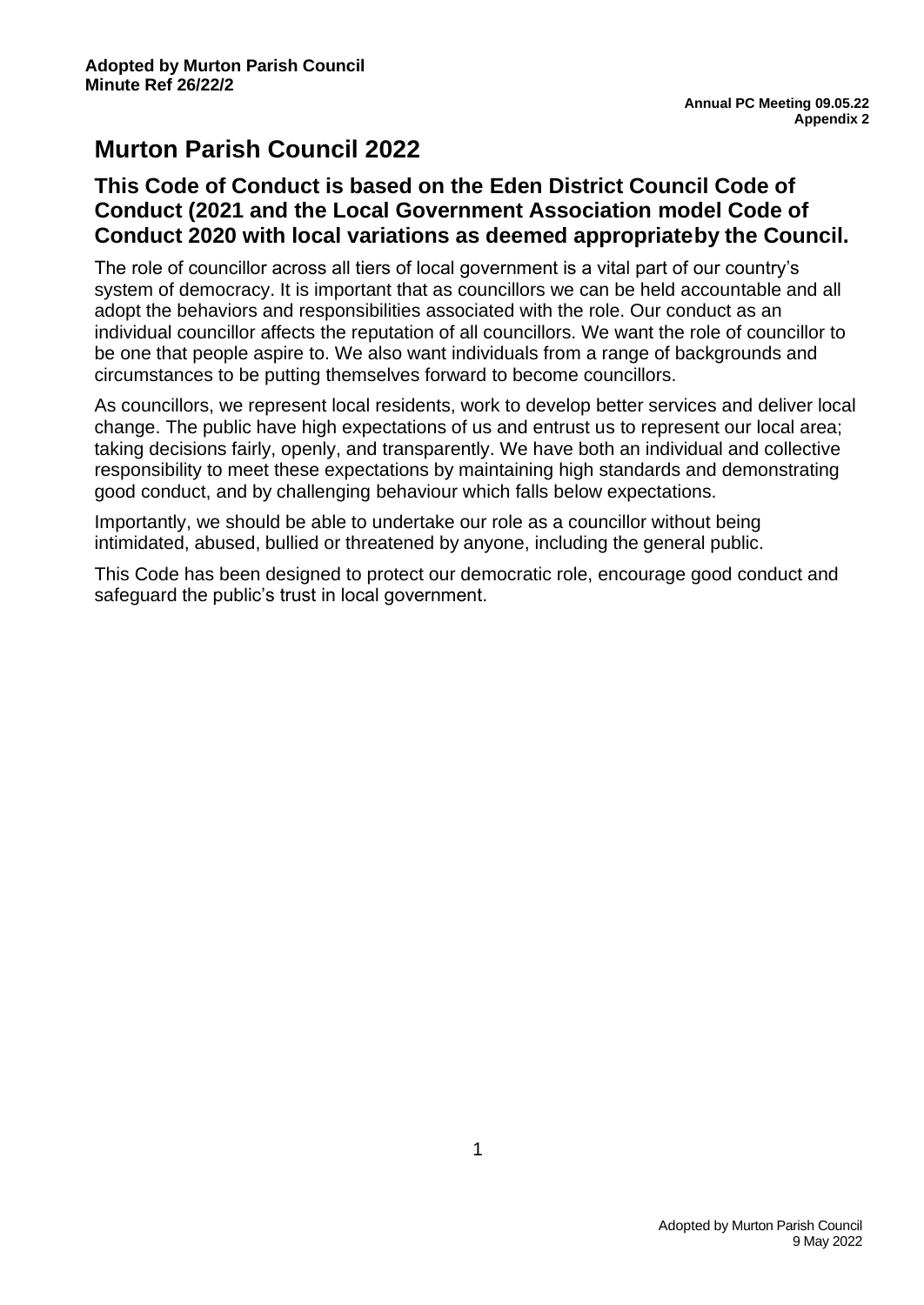# **Definitions**

For the purposes of this Code of Conduct, a "councillor" means a member or co-opted member of a local authority or a directly elected mayor. A "co-opted member" is defined in the Localism Act 2011 Section 27(4) as "a person who is not a member of the authority but who

- a) is a member of any committee or sub-committee of the authority, or;
- b) is a member of, and represents the authority on, any joint committee or joint sub- committee of the authority;

and who is entitled to vote on any question that falls to be decided at any meeting of that committee or sub-committee".

For the purposes of this Code of Conduct, "local authority" includes county councils, district councils, London borough councils, parish councils, town councils, fire and rescue authorities, police authorities, joint authorities, economic prosperity boards, combined authorities and National Park authorities.

# **Purpose of the Code of Conduct**

The purpose of this Code of Conduct is to assist you, as a councillor, in modelling the behaviour that is expected of you, to provide a personal check and balance, and to set out the type of conduct that could lead to action being taken against you. It is also to protect you, the public, fellow councillors, local authority officers and the reputation of local government. It sets out general principles of conduct expected of all councillors and your specific obligations in relation to standards of conduct. The LGA encourages the use of support, training and mediation prior to action being taken using the Code. The fundamental aim of the Code is to create and maintain public confidence in the role of councillor and local government.

# **General principles of councillor conduct**

Everyone in public office at all levels; all who serve the public or deliver public services, including ministers, civil servants, councillors and local authority officers; should uphold the Seven [Principles](https://www.gov.uk/government/publications/the-7-principles-of-public-life/the-7-principles-of-public-life--2) of Public Life, also known as the Nolan Principles.

Building on these principles, the following general principles have been developed specifically for the role of councillor.

In accordance with the public trust placed in me, on all occasions:

- I act with integrity and honesty
- I act lawfully
- I treat all persons fairly and with respect; and
- I lead by example and act in a way that secures public confidence in the role of councillor.

In undertaking my role:

I impartially exercise my responsibilities in the interests of the local community

• I do not improperly seek to confer an advantage, or disadvantage, on any person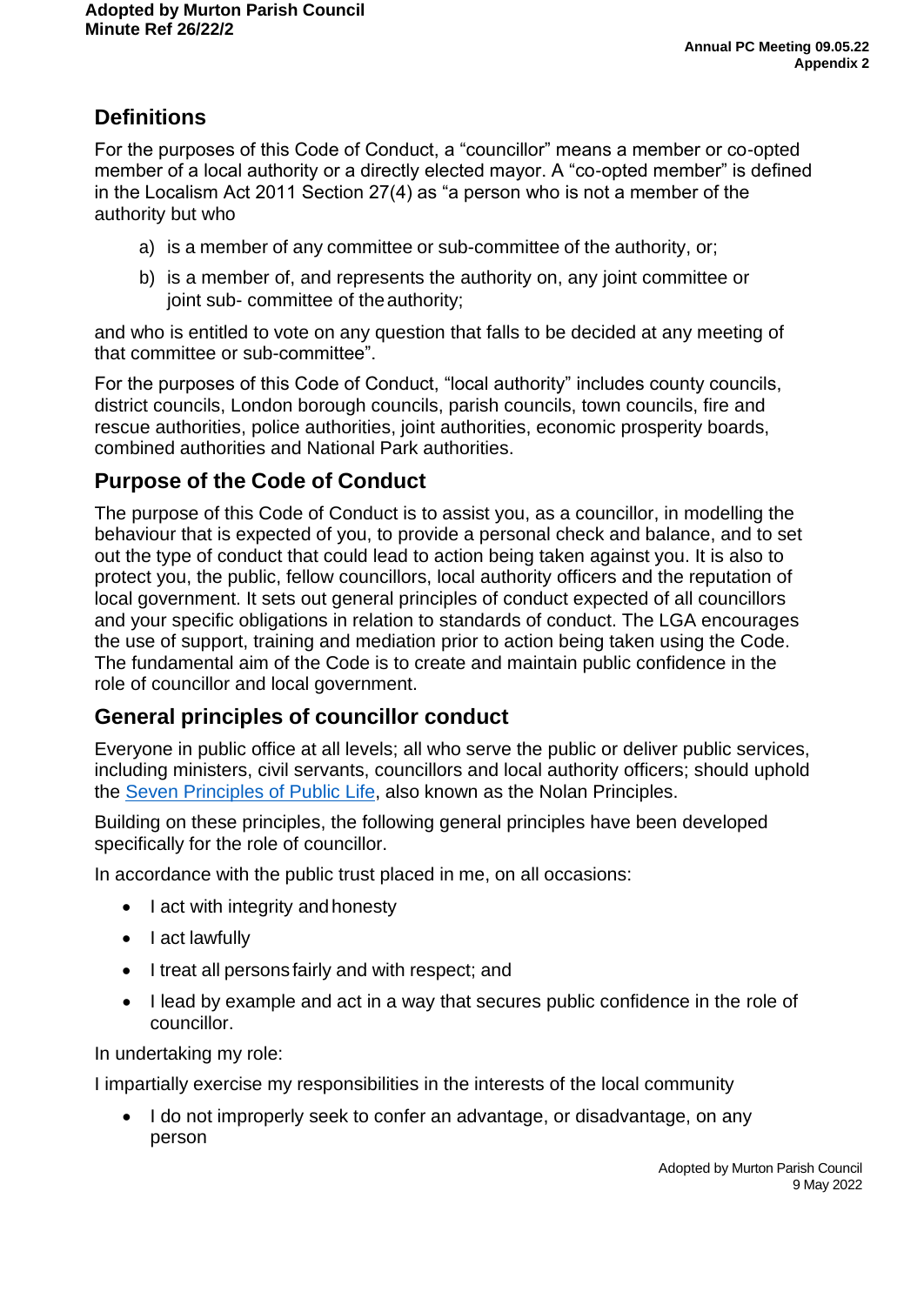- Lavoid conflicts of interest
- I exercise reasonable care and diligence; and
- I ensure that public resources are used prudently in accordance with my local authority's requirements and in the public interest.

# **Application of the Code of Conduct**

This Code of Conduct applies to you as soon as you sign your declaration of acceptance of the office of councillor or attend your first meeting as a co-opted member and continues to apply to you until you cease to be a councillor.

This Code of Conduct applies to you when you are acting in your capacity as a councillor which may include when:

- you misuse your position as a councillor;
- Your actions would give the impression to a reasonable member of the public with knowledge of all the facts that you are acting as a councillor.

The Code applies to all forms of communication and interaction, including:

- at face-to-face meetings
- at online or telephone meetings
- in written communication
- in verbal communication
- in non-verbal communication
- in electronic and social media communication, posts, statements and comments.

You are also expected to uphold high standards of conduct and show leadership at all times when acting as a councillor.

Your Monitoring Officer has statutory responsibility for the implementation of the Code of Conduct, and you are encouraged to seek advice from your Monitoring Officer on any matters that may relate to the Code of Conduct. Town and parish councillors are encouraged to seek advice from their Clerk, who may refer matters to the Monitoring Officer.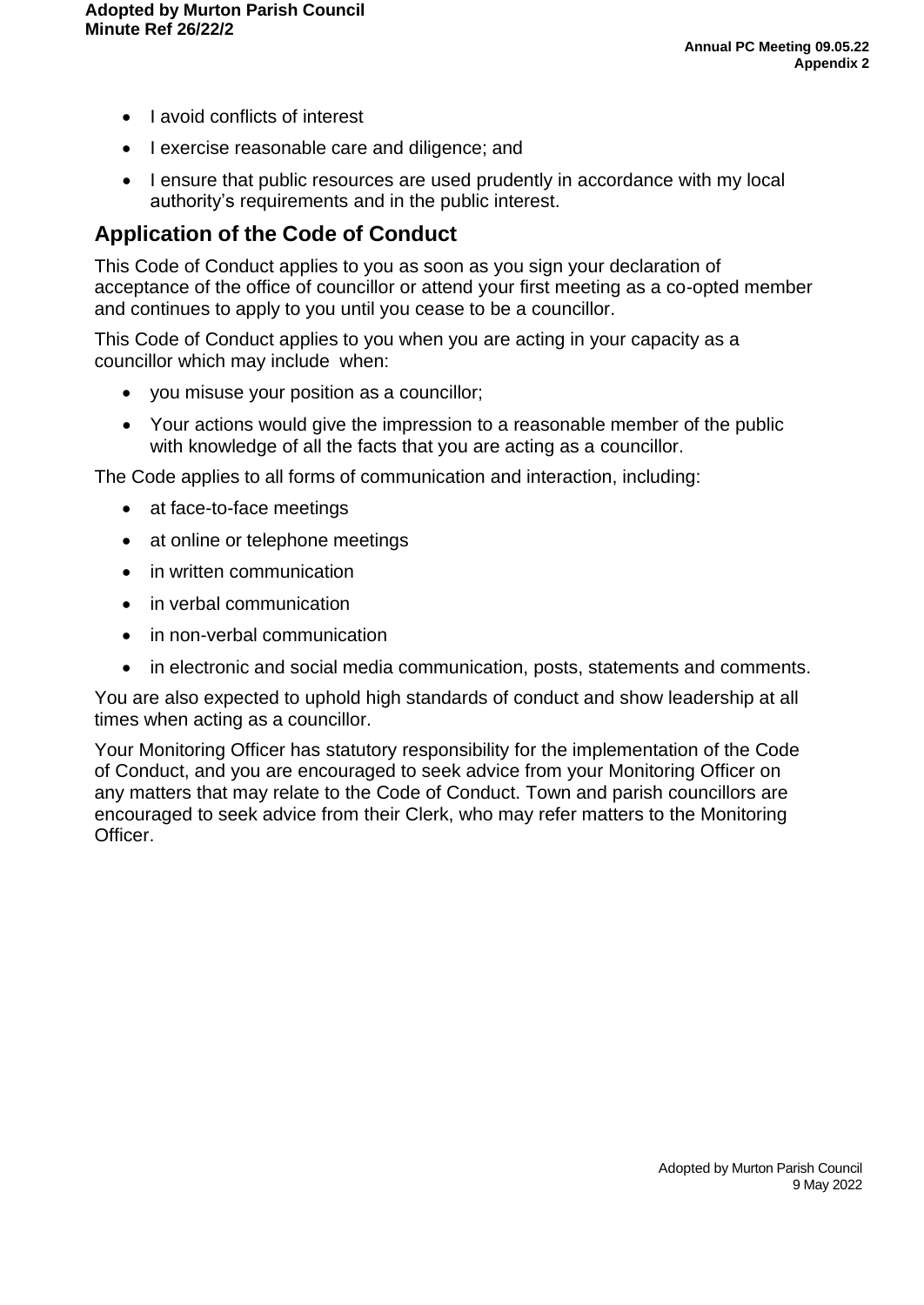# **Standards of councillor conduct**

This section sets out your obligations, which are the minimum standards of conduct required of you as a councillor. Should your conduct fall short of these standards, a complaint may be made against you, which may result in action being taken.

Guidance is included to help explain the reasons for the obligations and how they should be followed.

## **General Conduct**

### **1. Respect**

#### **As a councillor:**

**1.1 I treat other councillors and members of the public with respect.**

#### **1.2 I treat local authority employees, employees and representatives of partner organisations and those volunteering for the local authority with respect and respect the role they play.**

Respect means politeness and courtesy in behaviour, speech, and in the written word. Debate and having different views are all part of a healthy democracy. As a councillor, you can express, challenge, criticise and disagree with views, ideas, opinions and policies in a robust but civil manner. You should not, however, subject individuals, groups of people or organisations to personal attack.

In your contact with the public, you should treat them politely and courteously. Rude and offensive behaviour lowers the public's expectations and confidence in councillors.

In return, you have a right to expect respectful behaviour from the public. If members of the public are being abusive, intimidatory or threatening you are entitled to stop any conversation or interaction in person or online and report them to the local authority, the relevant social media provider or the police. This also applies to fellow councillors, where action could then be taken under the Councillor Code of Conduct, and local authority employees, where concerns should be raised in line with the local authority's councillor- officer protocol.

#### **2. Bullying, harassment and discrimination**

#### **As a councillor:**

- **2.1 I do not bully any person.**
- **2.2 I do not harass anyperson.**

### **2.3 I promote equalities and do not discriminate unlawfully against any person.**

The Advisory, Conciliation and Arbitration Service (ACAS) characterises bullying as offensive, intimidating, malicious or insulting behaviour, an abuse or misuse of power through means that undermine, humiliate, denigrate or injure the recipient. Bullying might be a regular pattern of behaviour or a one-off incident, happen face-to-face, on social media, in emails or phone calls, happen in the workplace or at work social events and may not always be obvious or noticed by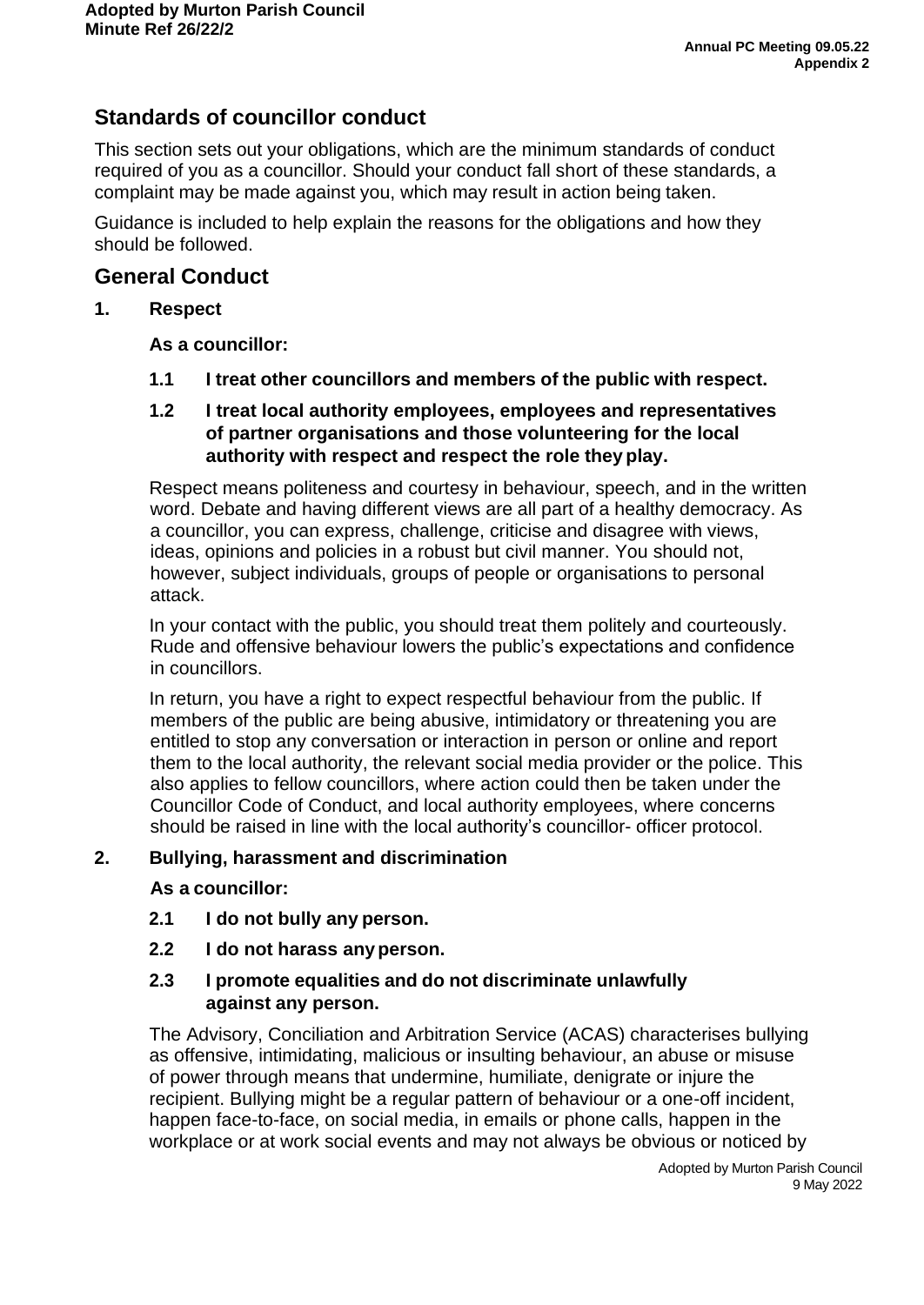#### others.

The Protection from Harassment Act 1997 defines harassment as conduct that causes alarm or distress or puts people in fear of violence and must involve such conduct on at least two occasions. It can include repeated attempts to impose unwanted communications and contact upon a person in a manner that could be expected to cause distress or fear in any reasonable person.

Unlawful discrimination is where someone is treated unfairly because of a protected characteristic. Protected characteristics are specific aspects of a person's identity defined by the Equality Act 2010. They are age, disability, gender reassignment, marriage and civil partnership, pregnancy and maternity, race, religion or belief, sex and sexual orientation.

The Equality Act 2010 places specific duties on local authorities. Councillors have a central role to play in ensuring that equality issues are integral to the local authority's performance and strategic aims, and that there is a strong vision and public commitment to equality across public services.

## **3. Impartiality of officers of the council**

#### **As a councillor:**

### **3.1 I do not compromise, or attempt to compromise, the impartiality of anyone who works for, or on behalf of, the localauthority.**

Officers work for the local authority as a whole and must be politically neutral (unless they are political assistants). They should not be coerced or persuaded to act in a way that would undermine their neutrality. You can question officers in order to understand, for example, their reasons for proposing to act in a particular way, or the content of a report that they have written. However, you must not try and force them to act differently, change their advice, or alter the content of that report, if doing so would prejudice their professional integrity.

## **4. Confidentiality and access o information**

## **As a councillor:**

- **4.1 I do not disclose information:**
	- **a. given to me in confidence by anyone**
	- **b. acquired by me which I believe, or ought reasonably tobe aware, is of a confidential nature, unless**
		- **i. I have received the consent of a person authorised to give it;**
		- **ii. I am required by law to do so;**
		- **iii. the disclosure is made to a third party for the purpose of obtaining professional legal advice provided that the third party agrees not to disclose**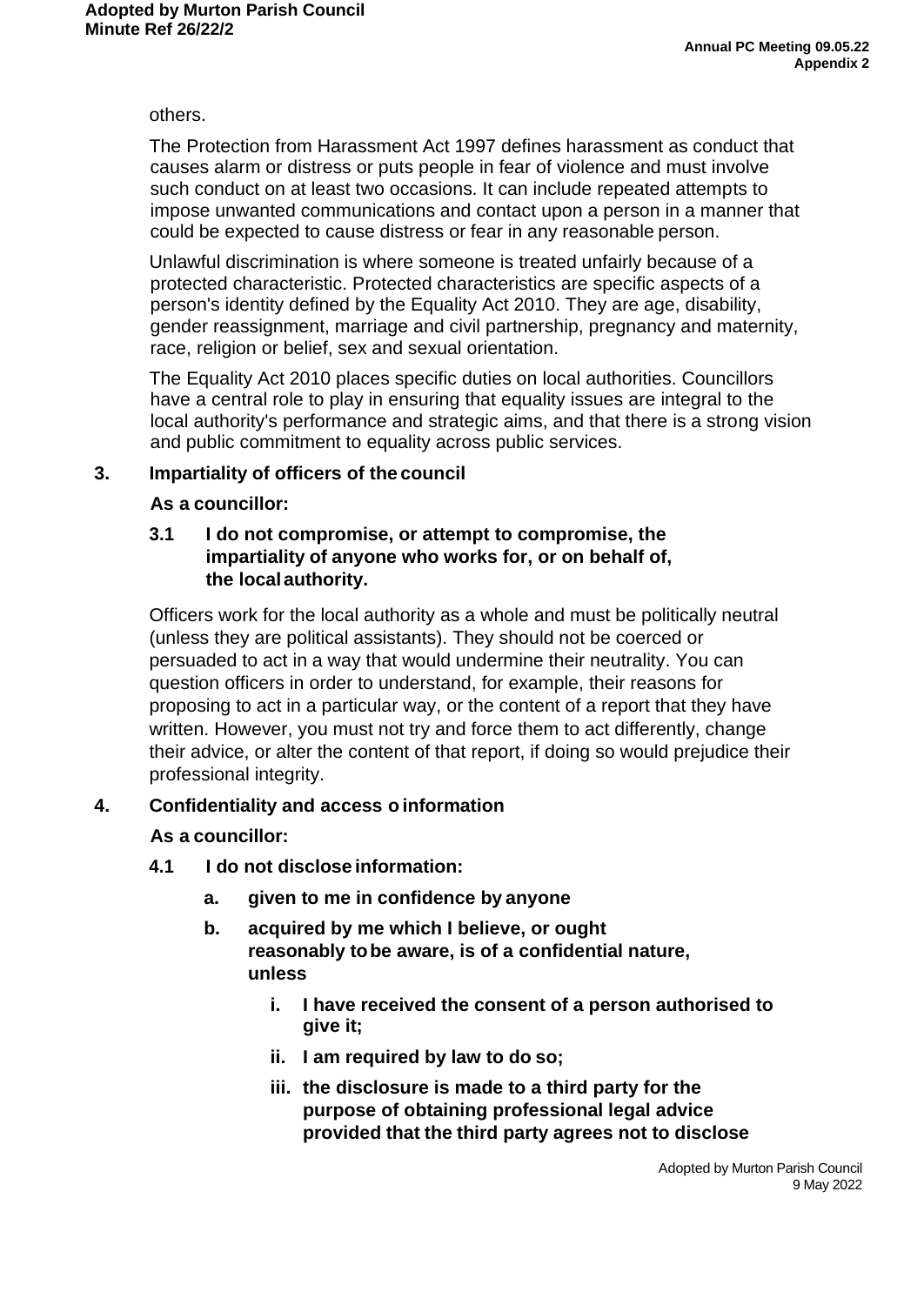**the information to any other person; or**

- **iv. the disclosure is:**
	- **1. reasonable and in the public interest; and**
	- **2. made in good faith and in compliance with the reasonable requirements of the local authority; and**
	- **3. I have consulted the Monitoring Officer prior toits release.**
- **4.2 I do not improperly use knowledge gained solely as a result of my role as a councillor for the advancement of myself, my friends, my family members, my employer or my business interests.**

### **4.3 I do not prevent anyone from getting information that they are entitled to by law.**

Local authorities must work openly and transparently, and their proceedings and printed materials are open to the public, except in certain legally defined circumstances. You should work on this basis, but there will be times when it is required by law that discussions, documents and other information relating to or held by the local authority must be treated in a confidential manner. Examples include personal data relating to individuals or information relating to ongoing negotiations.

## **5. Disrepute**

#### **As a councillor:**

## **5.1 I do not bring my role or local authority into disrepute.**

As a Councillor, you are trusted to make decisions on behalf of your community and your actions and behaviour are subject to greater scrutiny than that of ordinary members of the public. You should be aware that your actions might have an adverse impact on you, other councillors and/or your local authority and may lower the public's confidence in your or your local authority's ability to discharge your/it's functions. For example, behaviour that is considered dishonest and/or deceitful can bring your local authority into disrepute.

You are able to hold the local authority and fellow councillors to account and are able to constructively challenge and express concern about decisions and processes undertaken by the council whilst continuing to adhere to other aspects of this Code of Conduct.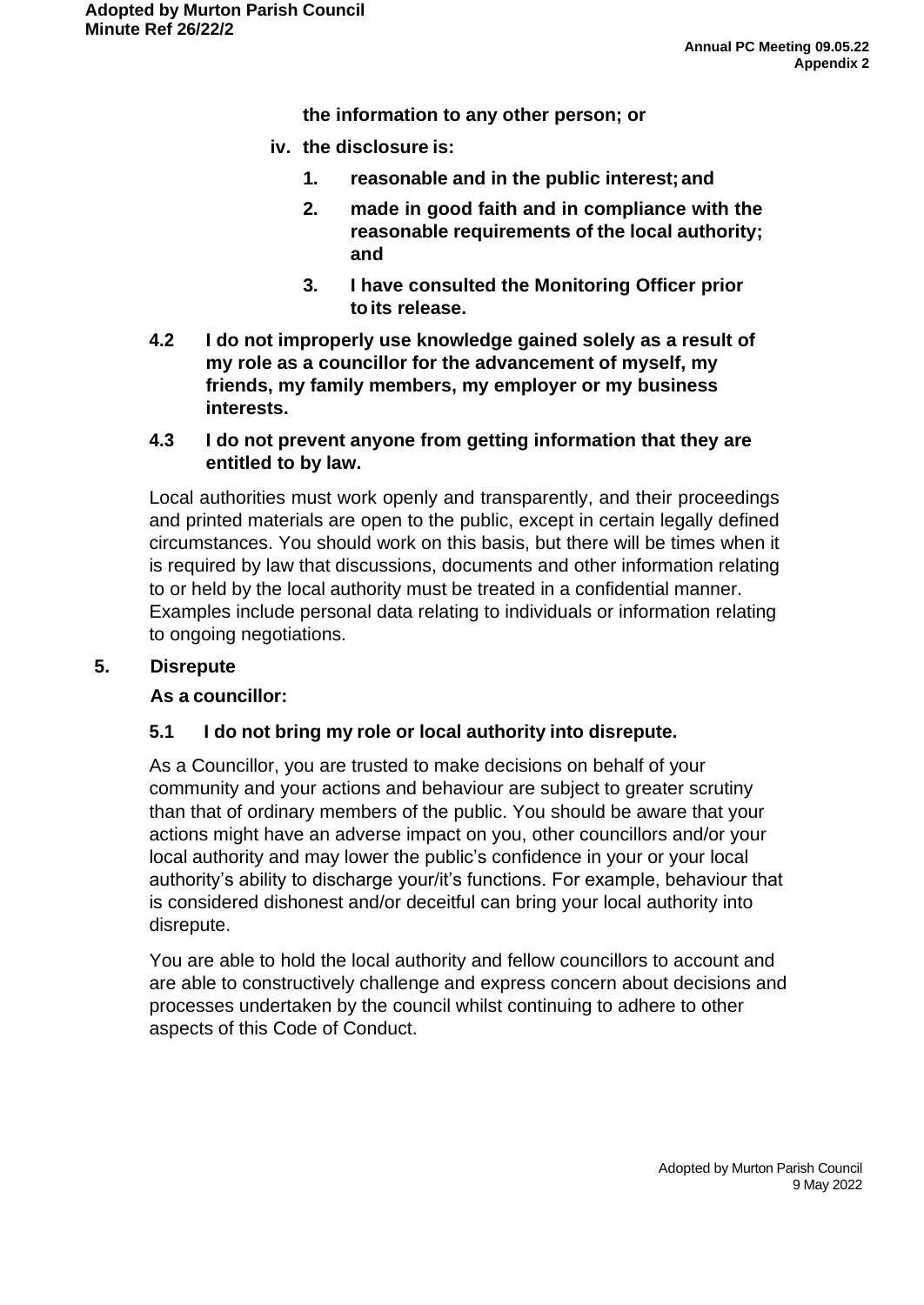### **6. Use of position**

#### **As a councillor:**

#### **6.1 I do not use, or attempt to use, my position improperly to the advantage or disadvantage of myself or anyone else.**

Your position as a member of the local authority provides you with certain opportunities, responsibilities and privileges, and you make choices all the time that will impact others. However, you should not take advantage of these opportunities to further your own or others' private interests or to disadvantage anyone unfairly.

#### **7. Use of local authority resources and facilities**

#### **As a councillor:**

- **7.1 I do not misuse councilresources.**
- **7.2 I will, when using the resources of the local or authorising their use by others:**
	- **a. act in accordance with the local authority's requirements; and**
	- **b. ensure that such resources are not used for political purposes.**

You may be provided with resources and facilities by the local authority to assist you in carrying out your duties as a councillor.

Examples include:

- office support
- stationery
- equipment such as phones, and computers
- transport
- access and use of local authority buildings androoms.

These are given to you to help you carry out your role as a councillor more effectively and are not to be used for business or personal gain. They should be used in accordance with the purpose for which they have been provided and the local authority's own policies regarding their use.

#### **8. Complying with the Code of Conduct As a Councillor:**

- **8.1 I undertake Code of Conduct training provided by my local authority.**
- **8.2 I cooperate with any Code of Conduct investigation and/or determination.**
- **8.3 I do not intimidate or attempt to intimidate any person who is likely to be involved with the administration of any investigation or proceedings.**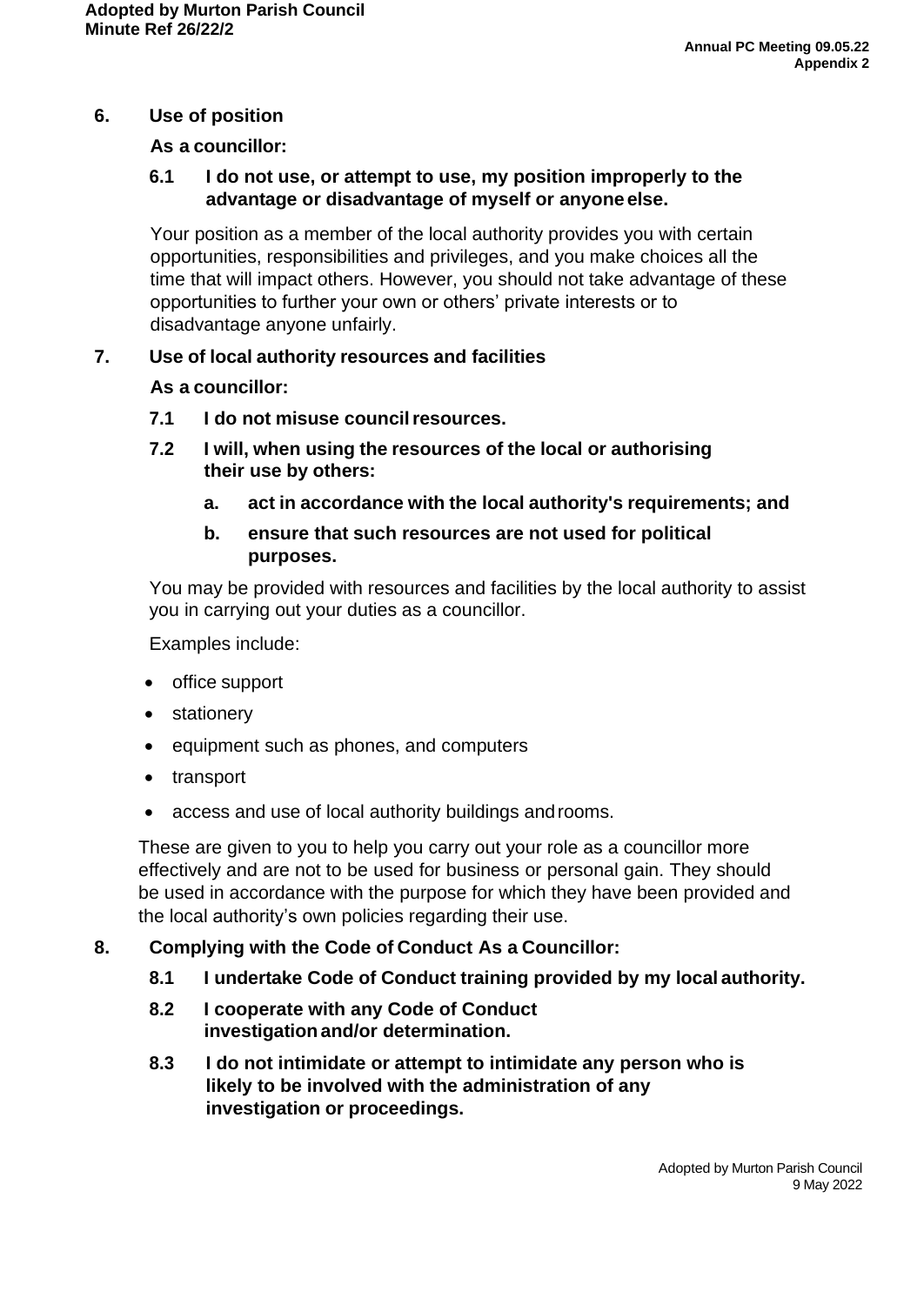### **8.4 I comply with any sanction imposed on me following a finding that I have breached the Code of Conduct.**

It is extremely important for you as a councillor to demonstrate high standards, for you to have your actions open to scrutiny and for you not to undermine public trust in the local authority or its governance. If you do not understand or are concerned about the local authority's processes in handling a complaint you should raise this with your Monitoring Officer.

## **Protecting your reputation and the reputation of the local authority**

## **9. Interests**

### **As a councillor:**

## **9.1 I register and disclose myinterests.**

Section 29 of the Localism Act 2011 requires the Monitoring Officer to establish and maintain a register of interests of members of the authority.

You need to register your interests so that the public, local authority employees and fellow councillors know which of your interests might give rise to a conflict of interest. The register is a public document that can be consulted when (or before) an issue arises. The register also protects you by allowing you to demonstrate openness and a willingness to be held accountable. You are personally responsible for deciding whether or not you should disclose an interest in a meeting, but it can be helpful for you to know early on if others think that a potential conflict might arise. It is also important that the public know about any interest that might have to be disclosed by you or other councillors when making or taking part in decisions, so that decision making is seen by the public as open and honest. This helps to ensure that public confidence in the integrity of local governance is maintained.

You should note that failure to register or disclose a disclosable pecuniary interest as set out in Table 1, is a criminal offence under the Localism Act 2011.

Appendix B sets out the detailed provisions on registering and disclosing interests. If in doubt, you should always seek advice from your Monitoring Officer.

#### **10. Gifts and hospitality**

#### **As a councillor:**

- **10.1 I do not accept gifts or hospitality, irrespective of estimated value, which could give rise to real or substantive personal gain or a reasonable suspicion of influence on my part to show favour from persons seeking to acquire, develop or do business with the local authority or from persons who may apply to the local authority for any permission, licence or other significant advantage.**
- **10.2 I register with the Monitoring Officer any gift or hospitality with an estimated value of at least £50 within 28 days of its receipt.**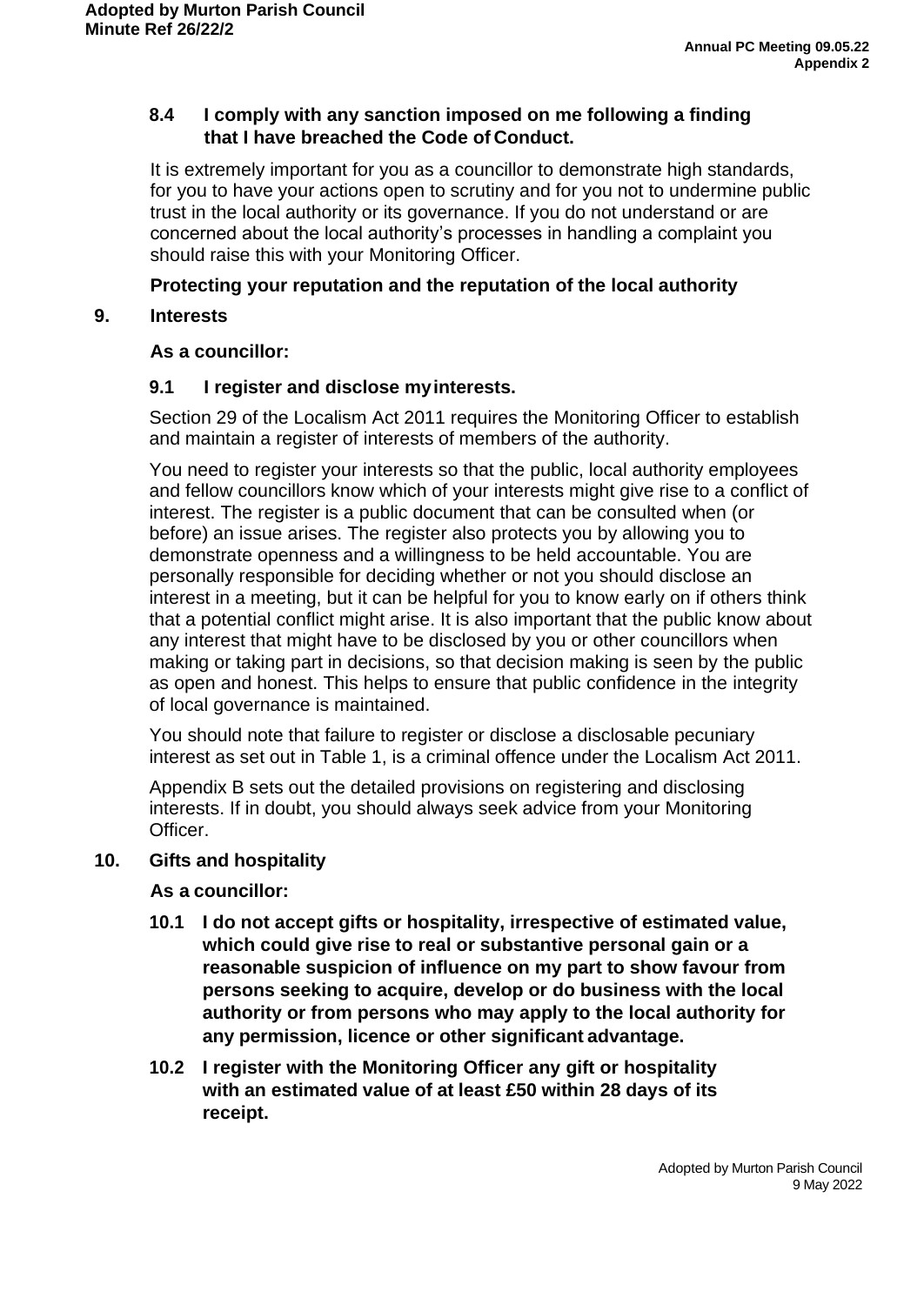### **10.3 I register with the Monitoring Officer any significant gift or hospitality that I have been offered but have refused to accept.**

In order to protect your position and the reputation of the local authority, you should exercise caution in accepting any gifts or hospitality which are (or which you reasonably believe to be) offered to you because you are a councillor. The presumption should always be not to accept significant gifts or hospitality. However, there may be times when such a refusal may be difficult if it is seen as rudeness in which case you could accept it but must ensure it is publicly registered. However, you do not need to register gifts and hospitality which are not related to your role as a councillor, such as Christmas gifts from your friends and family. It is also important to note that it is appropriate to accept normal expenses and hospitality associated with your duties as a councillor. If you are unsure, do contact your Monitoring Officer for guidance.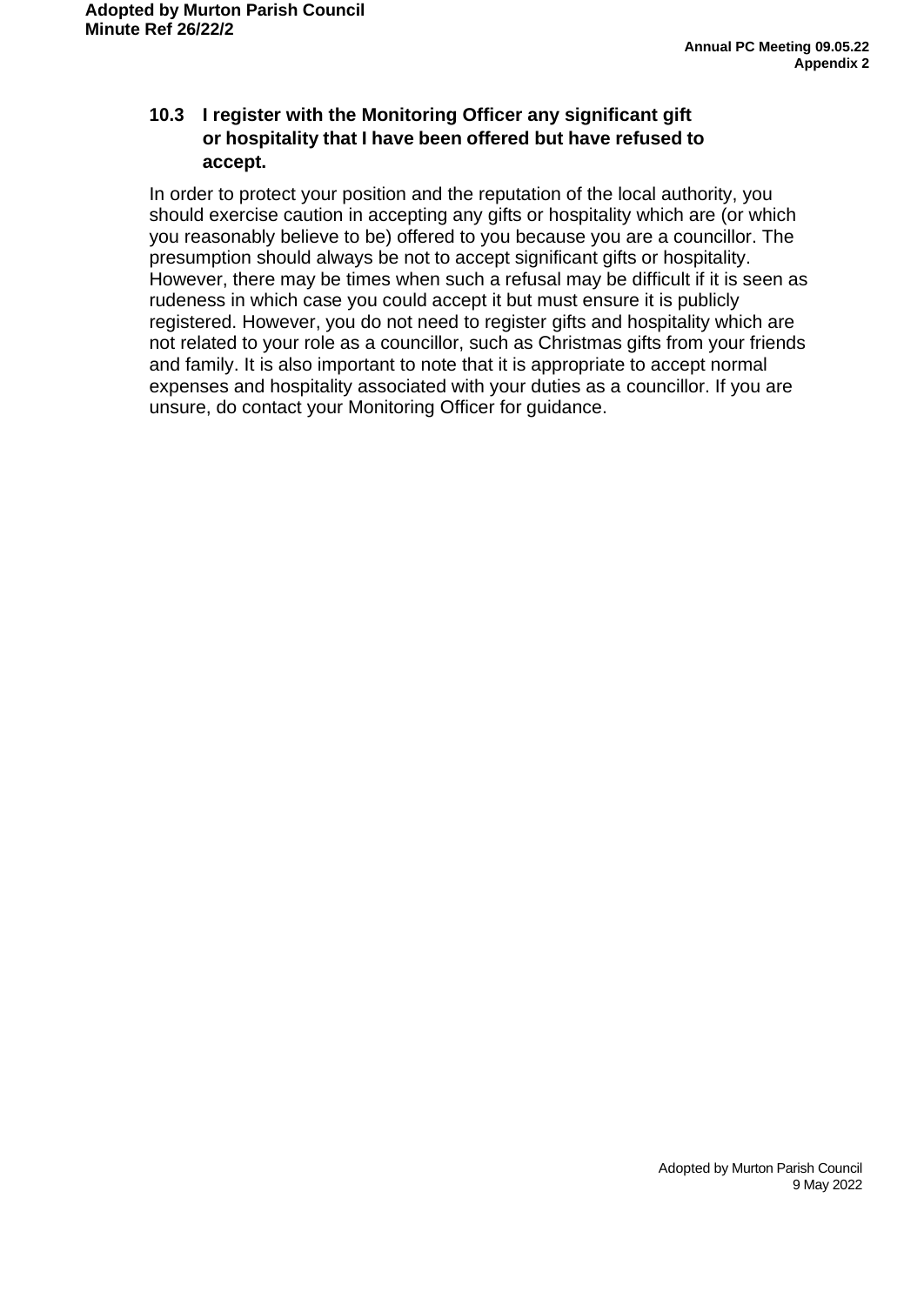# **Appendix A – The Seven Principles of Public Life**

The principles are:

#### **Selflessness**

Holders of public office should act solely in terms of the public interest.

#### **Integrity**

Holders of public office must avoid placing themselves under any obligation to people or organisations that might try inappropriately to influence them in their work. They should not act or take decisions in order to gain financial or other material benefits for themselves, their family, or their friends. They must disclose and resolve any interests and relationships.

### **Objectivity**

Holders of public office must act and take decisions impartially, fairly and on merit, using the best evidence and without discrimination or bias.

#### **Accountability**

Holders of public office are accountable to the public for their decisions and actions and must submit themselves to the scrutiny necessary to ensure this.

#### **Openness**

Holders of public office should act and take decisions in an open and transparent manner. Information should not be withheld from the public unless there are clear and lawful reasons for so doing.

#### **Honesty**

Holders of public office should be truthful.

#### **Leadership**

Holders of public office should exhibit these principles in their own behaviour. They should actively promote and robustly support the principles and be willing to challenge poor behaviour wherever it occurs.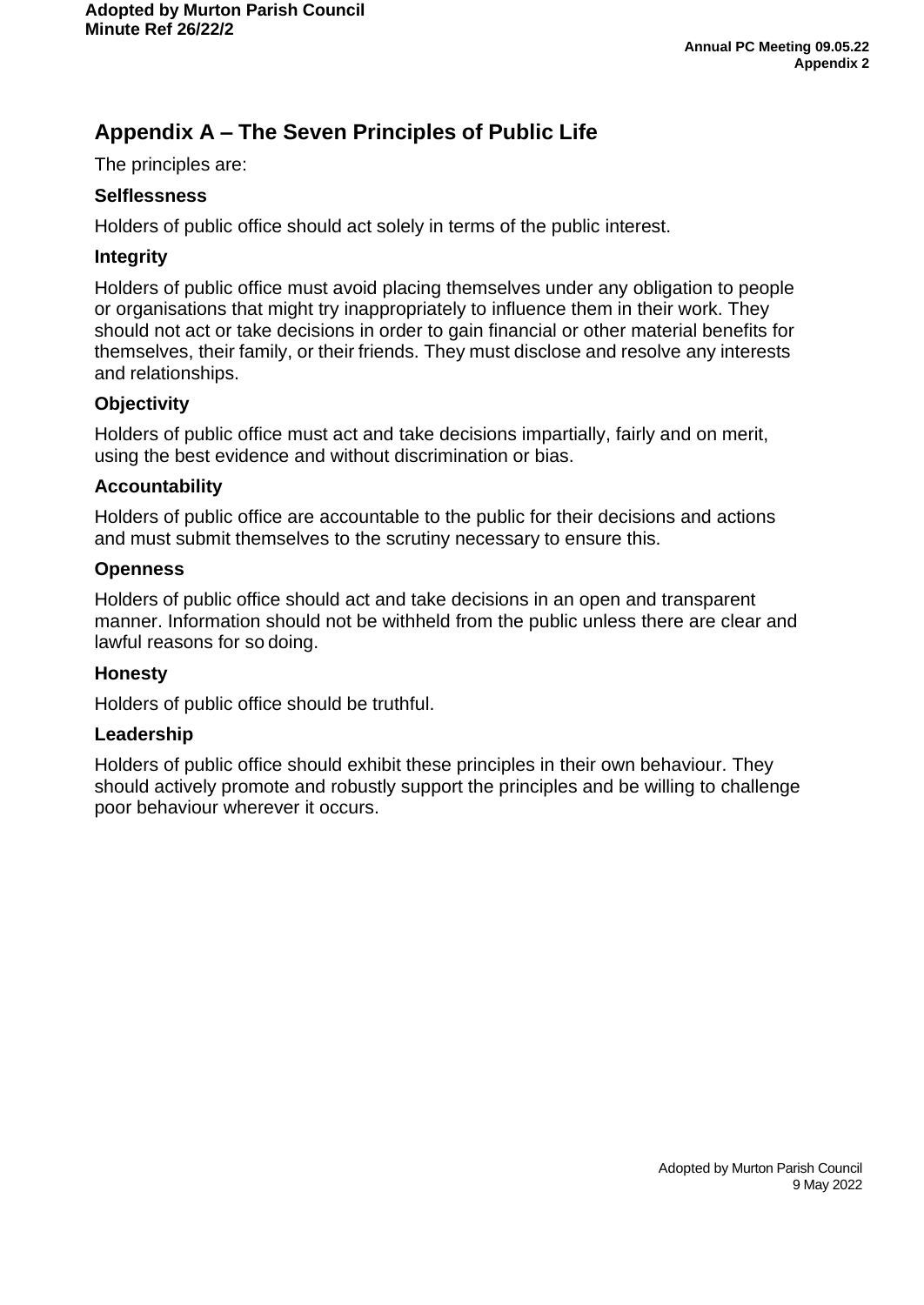# **Appendix B - Registering interests**

Within 28 days of becoming a member or your re-election or re-appointment to office you must register with the Monitoring Officer the interests which fall within the categories set out in **Table 1** (**Disclosable Pecuniary Interests**) which are as described in "The Relevant Authorities (Disclosable Pecuniary Interests) Regulations 2012". You should also register details of your other personal interests which fall within the categories set out in **Table 2** (**Other Registerable Interests**).

"**Disclosable pecuniary interest"** means an interest of yourself, or of your partner if you are aware of your partner's interest, within the descriptions set out in Table 1 below.

**"Partner"** means a spouse or civil partner, or a person with whom you are living as husband or wife, or a person with whom you are living as if you are civil partners.

- 1. You must ensure that your register of interests is kept up-to-date and within 28 days of becoming aware of any new interest, or of any change to a registered interest, notify the Monitoring Officer.
- 2. A 'sensitive interest' is as an interest which, if disclosed, could lead to the councillor, or a person connected with the councillor, being subject to violence or intimidation.
- 3. Where you have a 'sensitive interest' you must notify the Monitoring Officer with the reasons why you believe it is a sensitive interest. If the Monitoring Officer agrees they will withhold the interest from the public register.

#### **Non participation in case of disclosable pecuniary interest**

- 4. Where a matter arises at a meeting which directly relates to one of your Disclosable Pecuniary Interests as set out in **Table 1**, you must disclose the interest, not participate in any discussion or vote on the matter and must not remain in the room/meeting unless you have been granted a dispensation. In addition, you may speak on the matter only if members of the public are also allowed to speak and having spoken you must leave the room/meeting. If it is a 'sensitive interest', you do not have to disclose the nature of the interest, just that you have an interest. Dispensation may be granted in limited circumstances, to enable you to participate and vote on a matter in which you have a disclosable pecuniary interest.
- 5. Where you have a disclosable pecuniary interest on a matter to be considered or is being considered by you as a Cabinet member in exercise of your executive function, you must notify the Monitoring Officer of the interest and must not take any steps or further steps in the matter apart from arranging for someone else to deal with it

#### **Disclosure of Other Registrable Interests**

6. Where a matter arises at a meeting which *directly relates* to one of your Other Registrable Interests (as set out in Table 2), you must disclose the interest. If you have such an interest you must consider whether a reasonable member of the public, knowing all the facts, would think the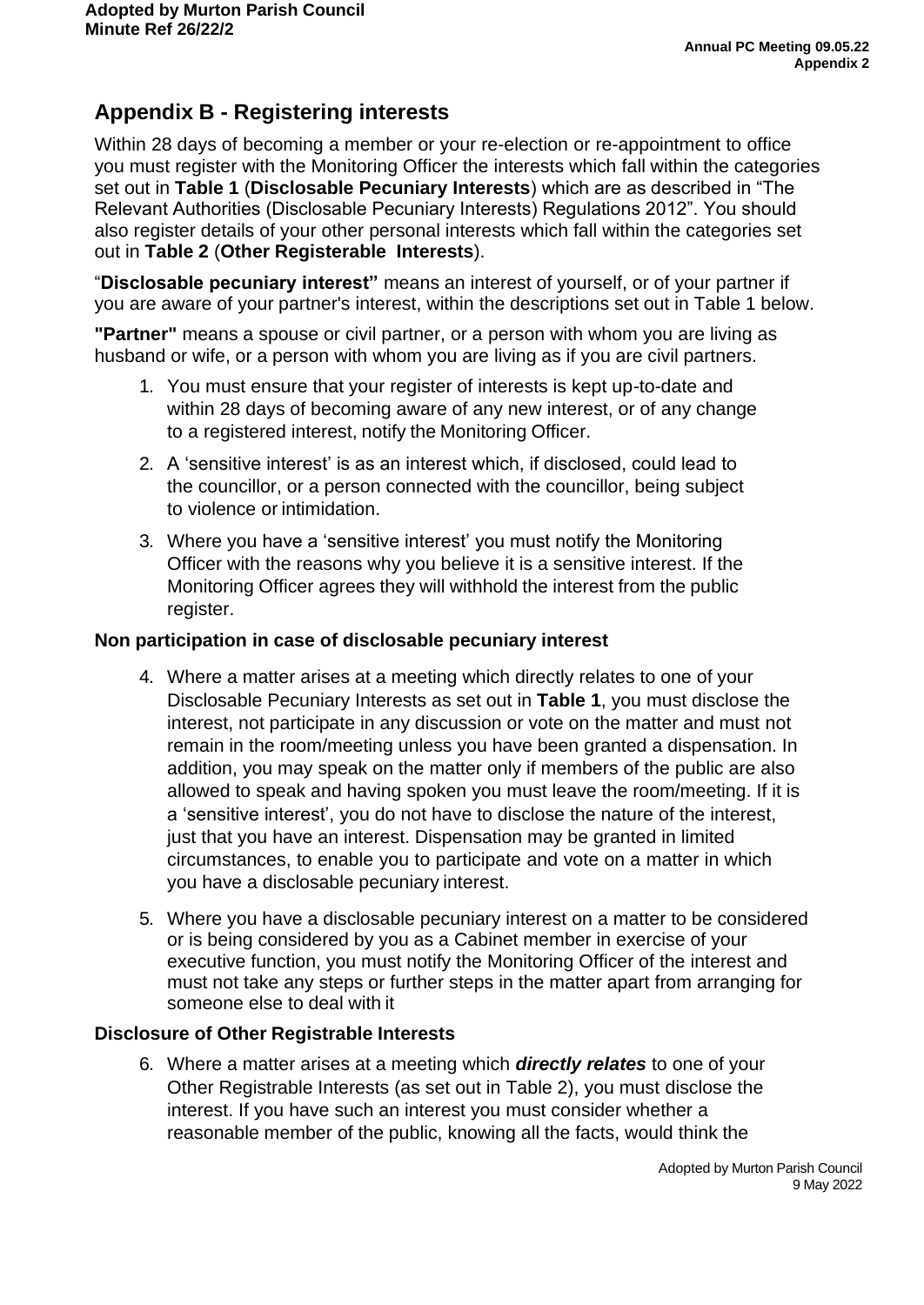interest such that it may influence the way you vote. If the ordinary person would think that the interest may influence your vote then you should not participate in the matter. In these circumstances you may speak on the matter only if members of the public are also allowed to speak at the meeting but otherwise must not take part in any discussion or vote on the matter. If it is a 'sensitive interest', you do not have to disclose the nature of the interest.

#### **Disclosure of Non- Registrable Interests**

- 7. Where a matter arises at a meeting which *directly relates* to your financial interest or well-being (and is not a Disclosable Pecuniary Interest set out in Table 1) or a financial interest or well-being of a relative or close associate, you must disclose the interest. You may speak on the matter only if members of the public are also allowed to speak at the meeting but otherwise must not take part in any discussion or vote on the matter unless you have been granted a dispensation. If it is a 'sensitive interest', you do not have to disclose the nature of the interest.
- 8. Where a matter arises at a meeting which *affects*
	- a. your own financial interest or well-being;
	- b. a financial interest or well-being of a friend, relative, close associate; or
	- **c.** a body included in those you need to disclose under Disclosable Pecuniary Interests as set out in **Table 1**

you must disclose the interest. In order to determine whether may participate in the meeting after disclosing your interest the following test should be applied

9. Where a matter *affects* your financial interest or well-being so that a reasonable member of the public knowing all the facts would believe that it may affect your view of the wider public interest.

a.

you may speak on the matter only if members of the public are also allowed to speak at the meeting but otherwise must not take part in any discussion or vote on the matter.

If it is a 'sensitive interest', you do not have to disclose the nature of the interest.

10. Where you have a personal interest in any business of your authority and you have made an executive decision in relation to that business, you must make sure that any written statement of that decision records the existence and nature of your interest.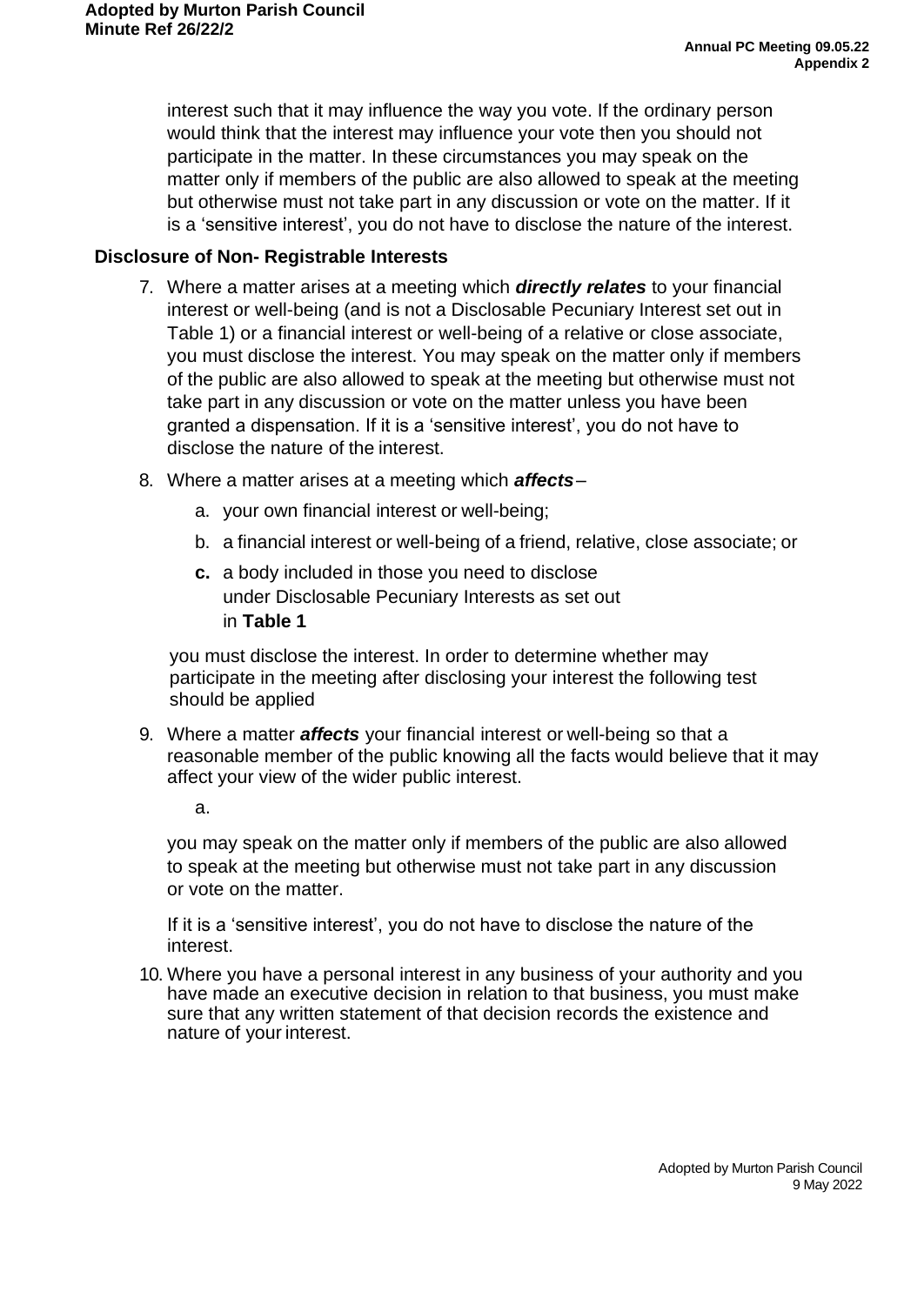# **Table 1: Disclosable Pecuniary Interests**

This table sets out the explanation of Disclosable Pecuniary Interests as set out in the Relevant [Authorities \(Disclosable](https://www.legislation.gov.uk/uksi/2012/1464/made) Pecuniary Interests) Regulations 2012.

| <b>Subject</b>                                       | <b>Description</b>                                                                                                                                                                                                                                                                                                                                                                 |
|------------------------------------------------------|------------------------------------------------------------------------------------------------------------------------------------------------------------------------------------------------------------------------------------------------------------------------------------------------------------------------------------------------------------------------------------|
| Employment, office, trade,<br>profession or vocation | Any employment, office, trade,<br>profession or vocation carried on for<br>profit or gain.                                                                                                                                                                                                                                                                                         |
|                                                      | [Any unpaid directorship.]                                                                                                                                                                                                                                                                                                                                                         |
| Sponsorship                                          | Any payment or provision of any<br>other financial benefit (other than<br>from the council) made to the<br>councillor during the previous 12-<br>month period for expenses incurred<br>by him/her in carrying out his/her<br>duties as a councillor, or towards<br>his/her election expenses.                                                                                      |
|                                                      | This includes any payment or<br>financial benefit from a trade union<br>within the meaning of the Trade<br><b>Union and Labour Relations</b><br>(Consolidation) Act 1992.                                                                                                                                                                                                          |
| <b>Contracts</b>                                     | Any contract made between the<br>councillor or his/her spouse or civil<br>partner or the person with whom the                                                                                                                                                                                                                                                                      |
|                                                      | councillor is living as if they were<br>spouses/civil partners (or a firm in which<br>such person is a partner, or an<br>incorporated body of which such person<br>is a director* or a body that such person<br>has a beneficial interest in the securities<br>of*) and the council<br>(a) under which goods or services are<br>to be provided or works are to be<br>executed; and |
|                                                      | (b) which has not been fully discharged.                                                                                                                                                                                                                                                                                                                                           |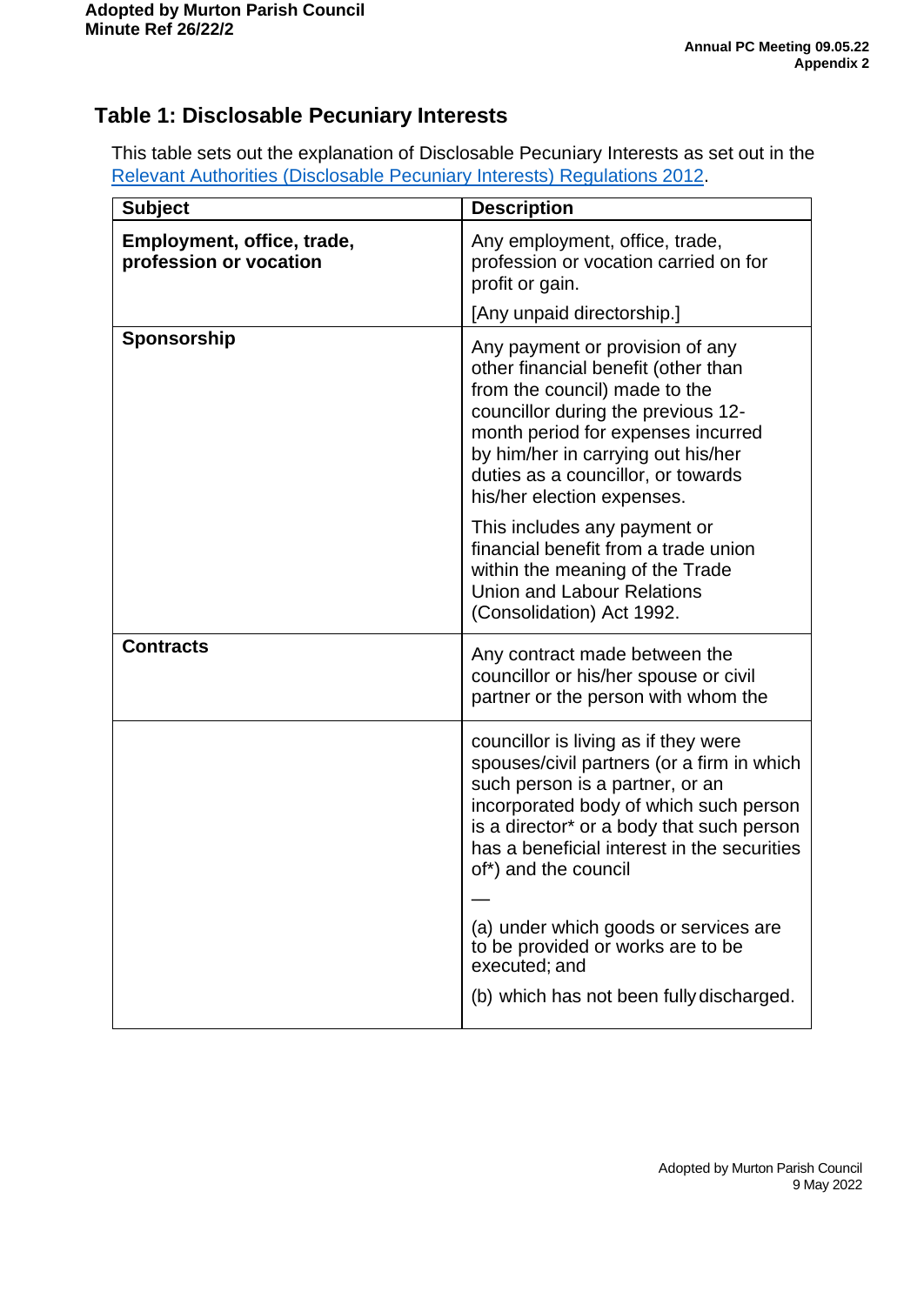| <b>Subject</b>             | <b>Description</b>                                                                                                                                                                                                                                                                                                                    |
|----------------------------|---------------------------------------------------------------------------------------------------------------------------------------------------------------------------------------------------------------------------------------------------------------------------------------------------------------------------------------|
| <b>Land and Property</b>   | Any beneficial interest in land which<br>is within the area of the council.                                                                                                                                                                                                                                                           |
|                            | 'Land' excludes an easement,<br>servitude, interest or right in or over<br>land which does not give the councillor<br>or his/her spouse or civil partner or the<br>person with whom the councillor is<br>living as if they were spouses/ civil<br>partners (alone or jointly with another)<br>a right to occupy or to receive income. |
| <b>Licenses</b>            | Any licence (alone or jointly with others)<br>to occupy land in the area of the council<br>for a month or longer                                                                                                                                                                                                                      |
| <b>Corporate tenancies</b> | Any tenancy where (to the councillor's<br>knowledge)-                                                                                                                                                                                                                                                                                 |
|                            | (a) the landlord is the council; and                                                                                                                                                                                                                                                                                                  |
|                            | (b) the tenant is a body that the<br>councillor, or his/her spouse or civil<br>partner or the person with whom the<br>councillor is living as if they were<br>spouses/ civil partners is a partner of or<br>a director <sup>*</sup> of or has a beneficial<br>interest in the securities* of.                                         |